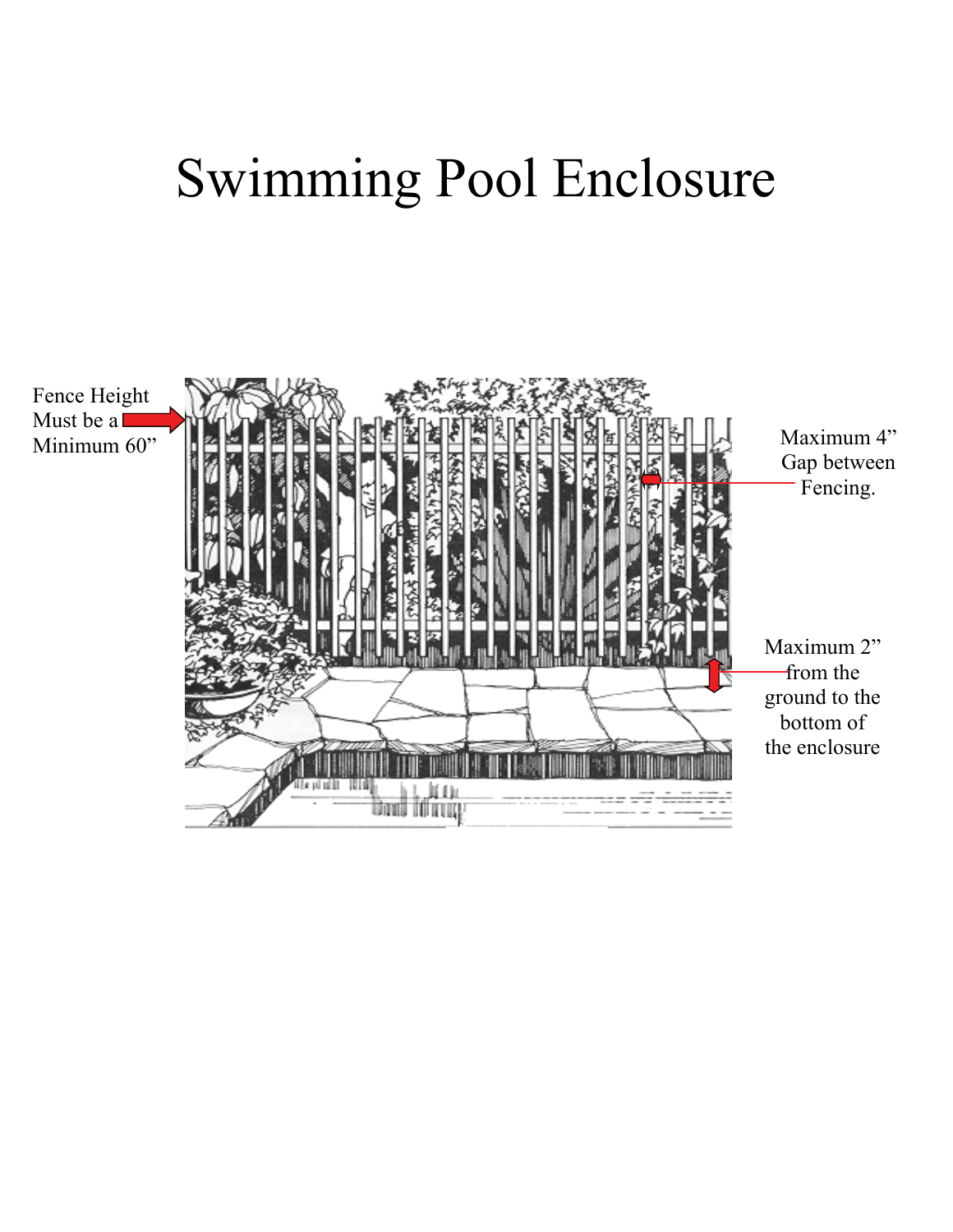## **CALIFORNIA CODES HEALTH AND SAFETY CODE SECTION 115920-115929**

**115920**. This act shall be known and may be cited as the Swimming Pool **Safety** Act.

*115921*. As used in this article the following terms have the following meanings:

 (a) "Swimming pool" or "pool" means any structure intended for swimming or recreational bathing that contains water over 18 inches deep. "Swimming pool" includes in-ground and above-ground structures and includes, but is not limited to, hot tubs, spas, portable spas, and nonportable wading pools.

 (b) "Public swimming pool" means a swimming pool operated for the use of the general public with or without charge, or for the use of the members and guests of a private club. Public swimming pool does not include a swimming pool located on the grounds of a private single-family home.

 (c) "Enclosure" means a fence, wall, or other barrier that isolates a swimming pool from access to the home.

 (d) "Approved **safety** pool cover" means a manually or power-operated **safety** pool cover that meets all of the performance standards of the American Society for Testing and Materials (ASTM), in compliance with standard F1346-91.

 (e) "Exit alarms" means devices that make audible, continuous alarm sounds when any door or window, that permits access from the residence to the pool area that is without any intervening enclosure, is opened or is left ajar. Exit alarms may be battery operated or may be connected to the electrical wiring of the building.

*115922*. (a) Commencing January 1, 2007, except as provided in Section 115925, whenever a building permit is issued for construction of a new swimming pool or spa, or any building permit is issued for remodeling of an existing pool or spa, at a private, single-family home, it shall be equipped with at least one of the following seven drowning prevention **safety** features:

 (1) The pool shall be isolated from access to a home by an enclosure that meets the requirements of Section 115923.

 (2) The pool shall incorporate removable mesh pool fencing that meets American Society for Testing and Materials (ASTM) Specifications F 2286 standards in conjunction with a gate that is self-closing and self-latching and can accommodate a key lockable device.

 (3) The pool shall be equipped with an approved **safety** pool cover that meets all requirements of the ASTM Specifications F 1346 .

 (4) The residence shall be equipped with exit alarms on those doors providing direct access to the pool.

 (5) All doors providing direct access from the home to the swimming pool shall be equipped with a self-closing, self-latching device with a release mechanism placed no lower than 54 inches above the floor.

 (6) Swimming pool alarms that, when placed in pools, will sound upon detection of accidental or unauthorized entrance into the water. These pool alarms shall meet and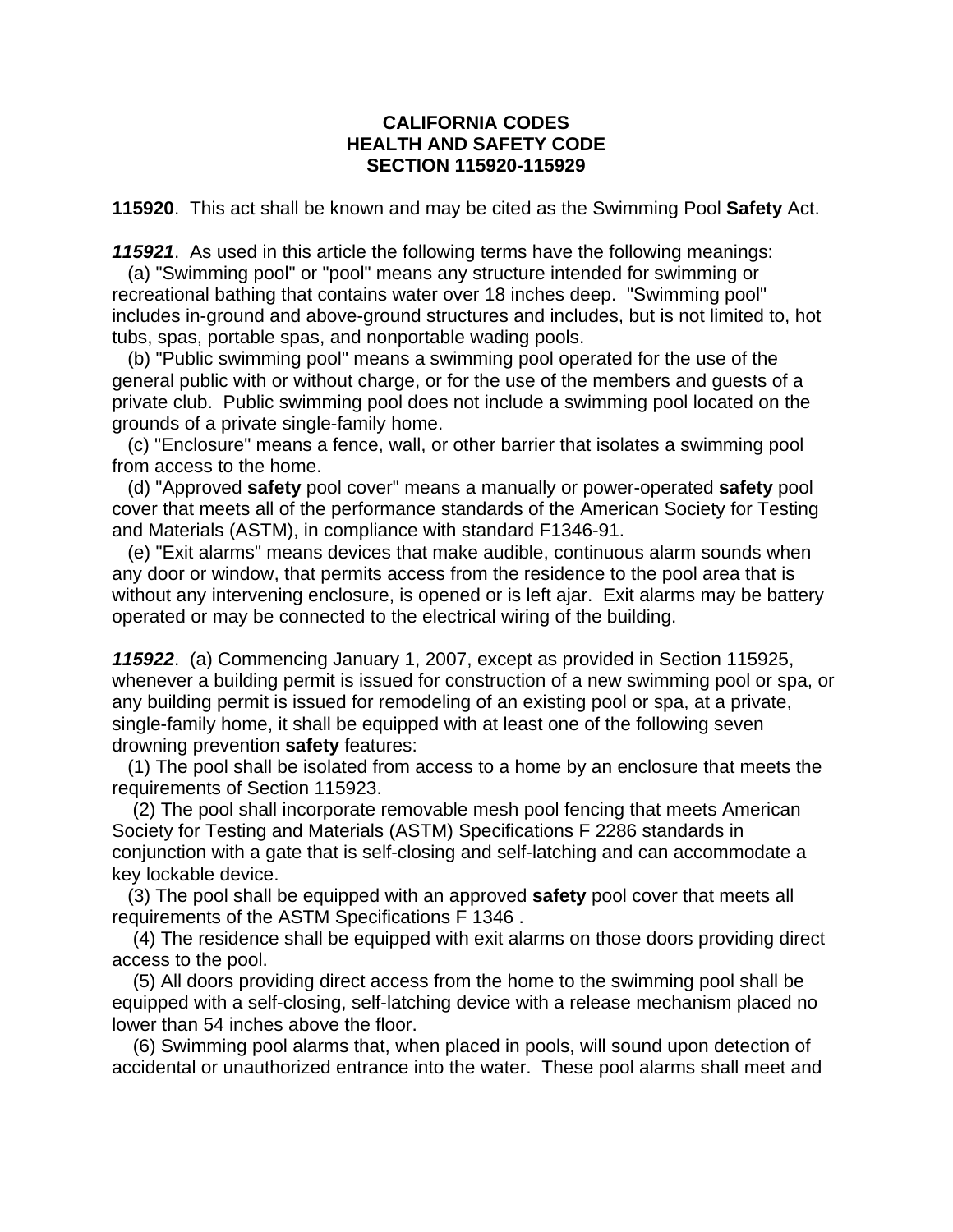be independently certified to the ASTM Standard F 2208 "Standards Specification for Pool Alarms" which includes surface motion, pressure, sonar, laser, and infrared type alarms. For purposes of this article, "swimming pool alarms" shall not include swimming protection alarm devices designed for individual use, such as an alarm attached to a child that sounds when the child exceeds a certain distance or becomes submerged in water.

 (7) Other means of protection, if the degree of protection afforded is equal to or Greater than that afforded by any of the devices set forth above, and have been independently verified by an approved testing laboratory as meeting standards for those devices established by the ASTM or the American Society of Mechanical Engineers (ASME).

 (b) Prior to the issuance of any final approval for the completion of permitted construction or remodeling work, the local building **code** official shall inspect the drowning **safety** prevention devices required by this act and if no violations are found, shall give final approval.

*115923*. An enclosure shall have all of the following characteristics:

 (a) Any access gates through the enclosure open away from the swimming pool, and are self-closing with a self-latching device placed no lower than 60 inches above the ground.

(b) A minimum height of 60 inches.

 (c) A maximum vertical clearance from the ground to the bottom of the enclosure of two inches.

 (d) Gaps or voids, if any, do not allow passage of a sphere equal to or greater than four inches in diameter.

 (e) An outside surface free of protrusions, cavities, or other physical characteristics that would serve as handholds or footholds that could enable a child below the age of five years to climb over.

*115927*. Notwithstanding any other provision of law, this article shall not be subject to further modification or interpretation by any regulatory agency of the state, this authority being reserved exclusively to local jurisdictions, as provided for in subdivision

(e) of Section 115922 and subdivision (c) of Section 115924.

*115928*. Whenever a building permit is issued for the construction of a new swimming pool or spa, the pool or spa shall meet all of the following requirements:

 (a) (1) The suction outlet of the pool or spa for which the permit is issued shall be equipped to provide circulation throughout the pool or spa as prescribed in paragraph  $(2).$ 

 (2) The swimming pool or spa shall have at least two circulation drains per pump that shall be hydraulically balanced and symmetrically plumbed through one or more "T" fittings, and that are separated by a distance of at least three feet in any dimension between the drains.

 (b) Suction outlets that are less than 12 inches across shall be covered with Antientrapment grates, as specified in the ASME/ANSI Standard A 112.19.8, that cannot be removed except with the use of tools. Slots or openings in the grates or